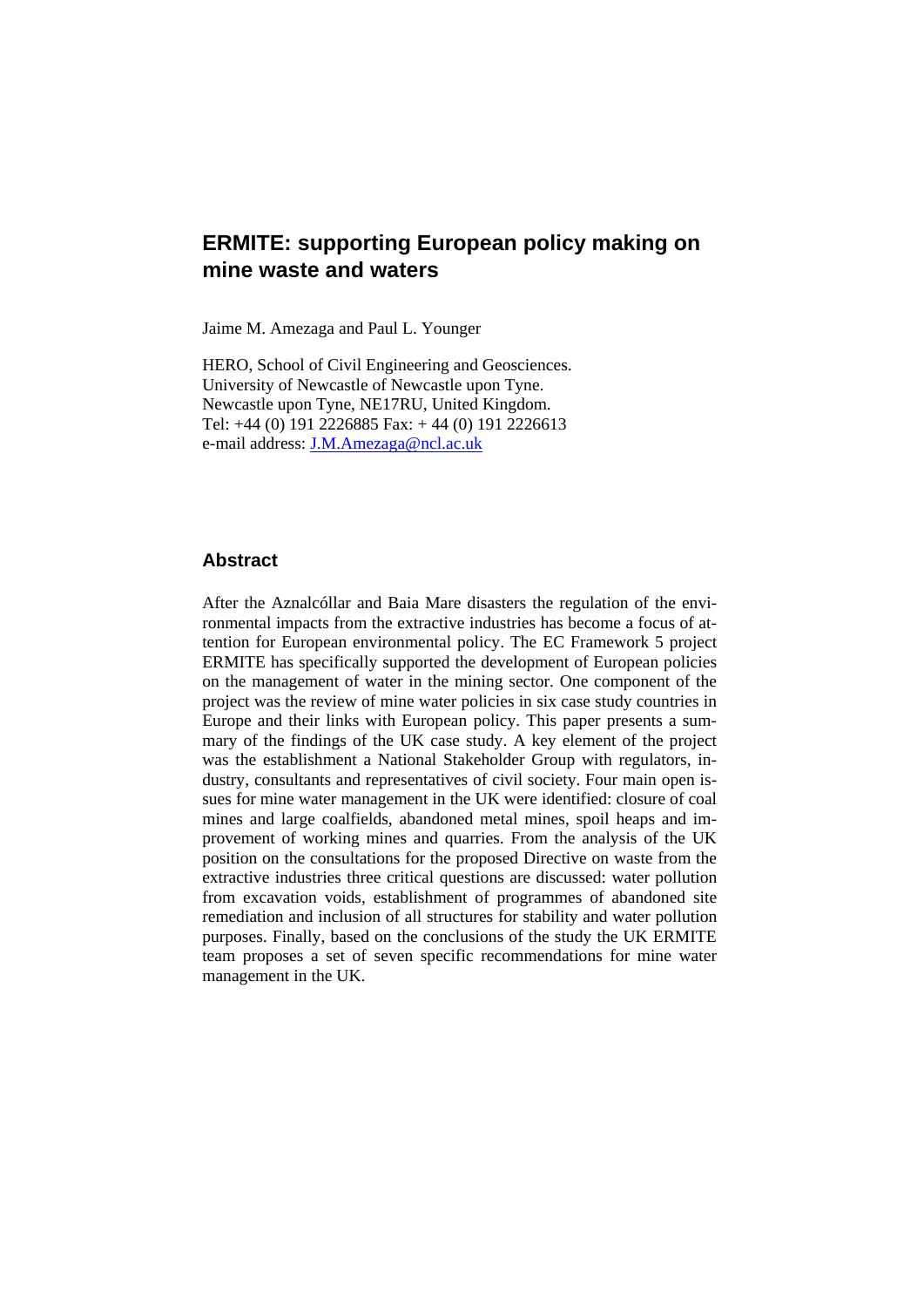### **1 Introduction**

After the Aznalcóllar and Baia Mare disasters the regulation of the environmental impacts from the extractive industries has become a focus of attention for European environmental policy. Following the recommendations of the Baia Mare task force (CEC 2000), the European Commission (EC) initiated a legislative process to cover the glaring omissions in the European environmental policy framework exposed by these accidents (Kroll et al., 2001). The crafting of a new proposed Directive on the management of waste from the extractive industries (CEC 2003) has been the most important element of this process.

The EC Framework 5 project "Environmental Regulation of Mine Waters in the European Union" (ERMITE) ran from February 2001 to January 2004. The goal of this project was to provide integrated policy guidelines for developing European legislation and practice in relation to water management in the mining sector. The project achieved the stated objective of FP5 Key Action Sustainable Management and Quality of Water of *supporting the implementation of various EU policies related to the sustainable management of water resources*.

ERMITE was a multidisciplinary project involving expertise on water resources, mining, ecology, economy, law, institutions and policy. Its main policy objective was to bring about attention to the importance of water management in the mining sector and help improving the current legislative proposals. It was particularly focussed on highlighting the requirements from a catchment management perspective. Intensive interaction with the European Commission and other policy actors has allowed the project to have a demonstrable impact on the policy process. In order to achieve this objective the project paid particular attention to the development of interfaces with stakeholders involved in the policy process.

In this paper will present ERMITE's policy activities following the Context, Evidence and Links analytical framework for connecting research and policy proposed by the Overseas Development Institute (Crewe and Young 2002). First, we will introduce the policy context of the project, focussed on the development of the proposed Directive on mineral waste. Second, we will explain the main elements of ERMITE as a project to support evidence-based policy making. Third, we will examine the three different types of interfaces linking ERMITE with the policy process: 6 National Stakeholder Groups, European Stakeholder Group (European Commission) and WWF (European Commission and European Parliament). Finally, we will provide a summary of the key policy recommendations of the ERMITE project.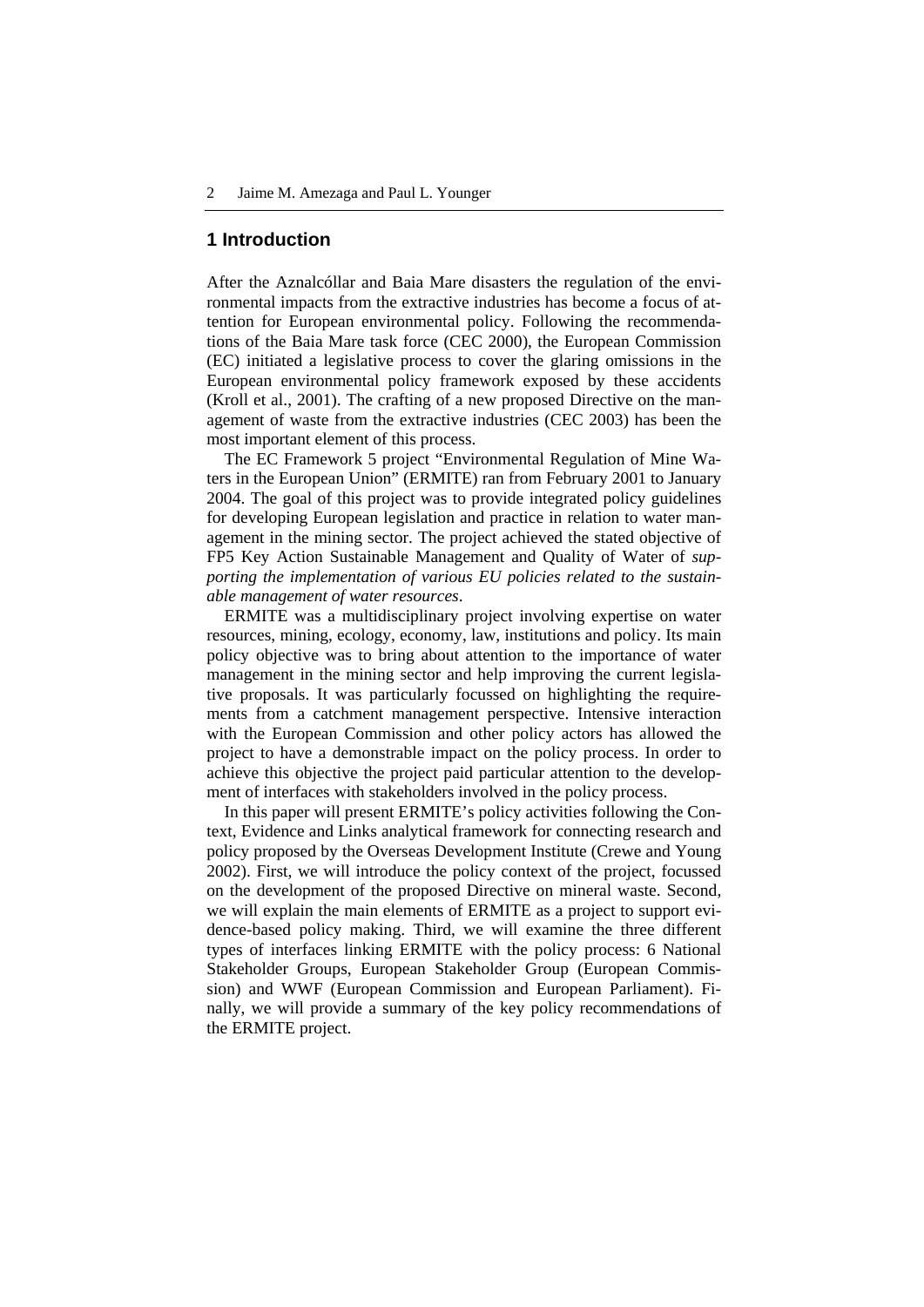# **2 European Policy Context**

Within the European Commission, mining interests reside in two different Directorates General (DGs): DG Transport and Energy which deals with the energy extractive industry and DG Enterprise which deals with the non-energy extractive industry. So far, the emphasis on European mining policies has been on the industrial (including safety and health) and economic aspects of such an important sector. For historical and economic reasons mining has been specifically excluded from much of the environmental policy developed by DG Environment. Recent reviews of relevant Community legislation show how the mining industry had a favorable treatment compared with other industrial sectors (Hámor 2002). Mining was excluded from the Integrated Pollution Prevention and Control (IPPC) Directive (96/61/EC) and the Seveso II Directive (96/82/EC). It was included, but with greater freedom of interpretation, in the Environmental Impact Assessment Directive (97/11/EC). The inclusion or not in waste legislation has been a contentious issue due to the clause of the Waste Framework Directive (75/442/EEC) stating that mining waste would be excluded where they are already covered by other legislation, interpreted by the European Commission as referring exclusively to European legislation. Water legislation has much less direct references to mining than waste. The Water Framework Directive (WFD) (2000/60/EC) applies to mining activities in a generic sense but there is no specific water legislation addressing the specific requirements of this sector.

In the aftermath of the Aznalcóllar (April 1998) and Baia Mare (January 2000) accidents, the EC created the Baia Mare Task Force (March 2000) to follow-up these events and propose a plan of action. In less than one year, the EC published three communications on environmental aspects of mining emanating from two different Directorates General: Enterprise, [COM (2000) 265f], and Environment, [COM (2000) 664f] and [COM (2000) 593f]. In particular, the Baia Mare Task Force recommended three key actions: amendment of the Seveso II Directive, a document on Best Available Techniques (BAT) similar to those produced under the IPPC Directive and an initiative on the management of mining waste. Conspicuously, the Task Force with its narrow focus on tailings dam safety failed to identify the need for a water related initiative (Kroll et al. 2002). Thus, the Baia Mara Task Force report defined the policy agenda within the European Commission. A very important consideration is that the key policy initiative, the development of a new directive, was labelled as a **waste** initiative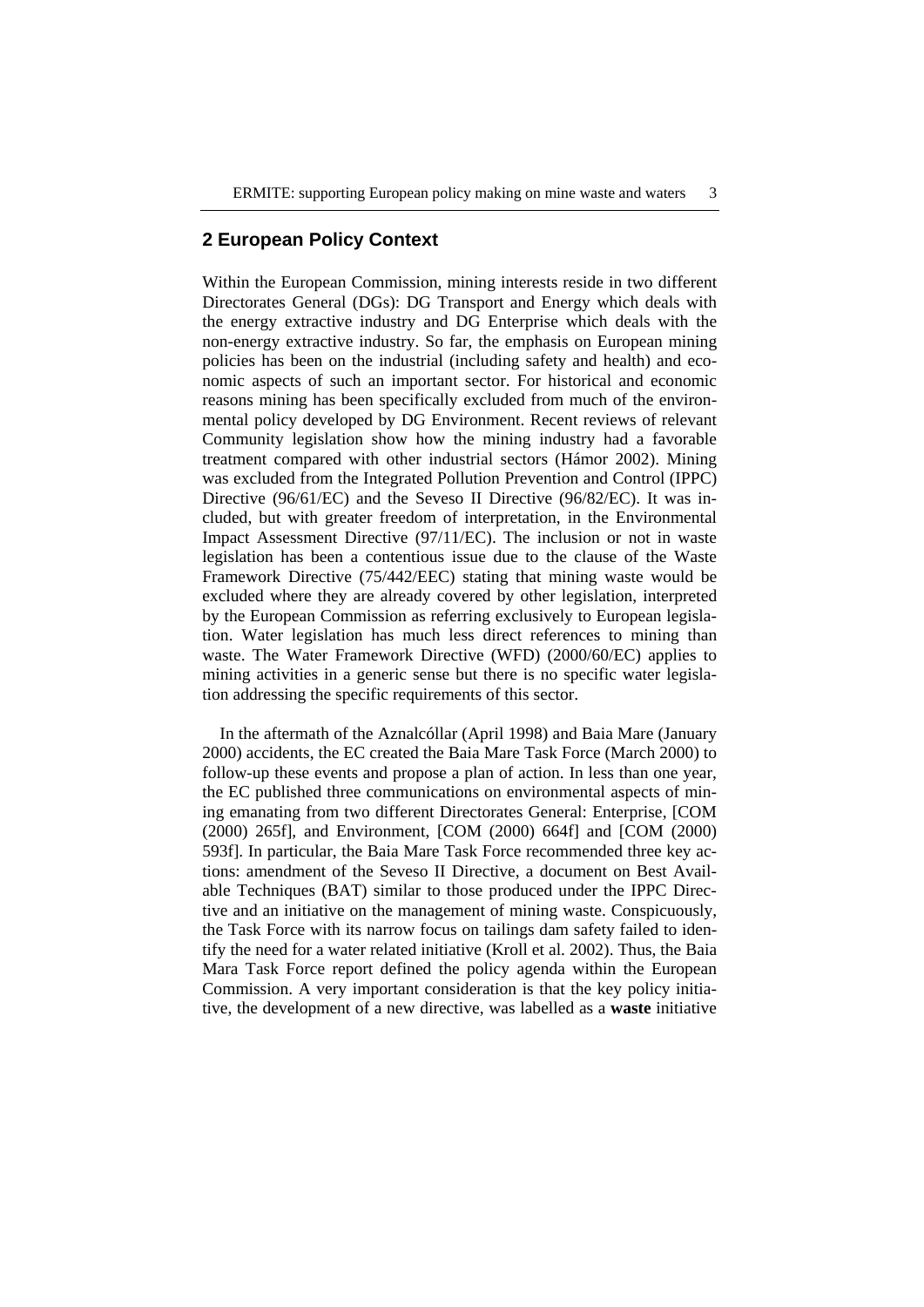and as such became the domain of particular unit within the Commission, DG Environment Unit A2.

The co-decision procedure for a Directive of the European Parliament and of the Council as established by the European Treaty is very complex. It includes a series of sequential steps involving the Commission, the Parliament and the Council. The European Commission has a central role as the originator of legislation. The first step of the process is completely controlled by the EC. In this particular case, it started with the communication after Baia Mare (CEC 2000) and finished with the official presentation by the Commission of a proposal for a Directive on the management of waste from the extractive industries (CEC 2003). The *modus operandi* of the EC is that the desk officers of a unit have ownership of the process. There is a degree of consultation between units, and at certain steps in the process there are compulsory interservice consultations involving all relevant DGs of the Commission. But, in general, the directives are shaped by the unit in charge. This proposal had a very open consultation with all kind of stakeholders until the draft proposal was released within the Commission. Alas, the final version of the Directive coming out of this internal consultation was much more restricted than the previous  $3<sup>rd</sup>$  draft.

| <b>European Commission - DG Environment Unit A2 Waste</b> |              |
|-----------------------------------------------------------|--------------|
| EC Communication                                          | (23.10.2000) |
| 1st Working Document based on Landfill Directive          | (15.06.2001) |
| 2nd Working Document                                      | (04.02.2002) |
| 3rd Working Document                                      | (05.06.2002) |
| Draft Proposal for interservice consulation               | (Feb 2003)   |
| Proposed Directive on Mining Waste by the Commission      | (02.06.2003) |
|                                                           |              |
| <b>European Parliament- Environment Committee</b>         |              |
| Roundtable Discussion by Rapporteur                       | (03.11.2003) |
| Rapporteur draft report                                   | (17.11.2003) |
| Adoption by Environment Committee                         | (16.03.2004) |
| First Reading Plenary vote by European Parliament         | (31.03.2004) |

**Table 1.** Steps in the development of the new directive on mining waste

The next step is the first reading by the Parliament. There the key unit was the Environment Committee of MEPs and the key actor the MEP acting as rapporteur. The proposal goes then to the Council and comes back for a second reading to the Parliament, before being returned to the Commission. Most probably the final conciliation between the Council and the Parliament will happen in 2005.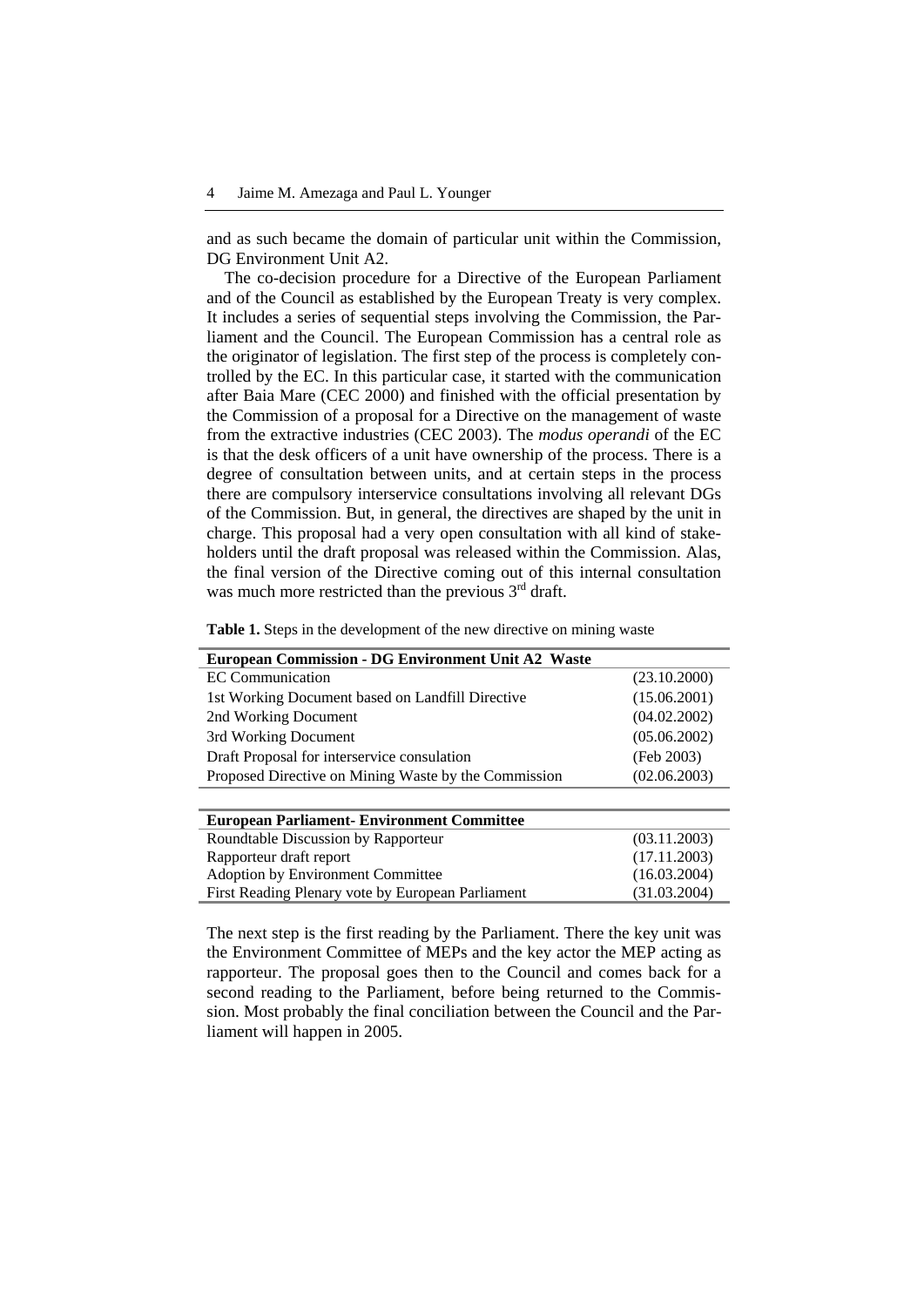# **3 ERMITE: evidence for policy-making on mine waste and water.**

ERMITE was a research project conceived between the Aznalcóllar and the Baia Mare accidents with the goal of contributing to the development of European policies for the management of water in the mining sector. The project was specifically designed to really fulfil the EC  $5<sup>th</sup>$  Framework requirements of underpinning European policies, achieving demonstrable policy impact. So, its activities were oriented to the generation of guidelines for policy covering the different conditions within EU member states and paying particular attention to the intersection of water and mining issues. It also developed an understanding of the context of European policy making from a multidisciplinary perspective. The participation of the JRC-IPTS, which is a centre of the EC, provided the necessary links with the internal workings of the Commission. ERMITE established interfaces with key stakeholders at national and European level which would contribute to the content of the project and act as a platform for promotion and dissemination.

The project partners were: University of Oviedo (Spain, Coordinator), University of Newcastle Upon Tyne (UK, Technical Coordinator), Institute for Prospective Technological Studies (Joint Research Centre, European Commission), Netherlands Institute for Ecology, University of Exeter (UK), Royal Institute of Technology/ Swedish University of Agricultural Sciences (SLU) (Sweden), Technical University and Mining Academy Freiberg (Germany), IRGO (Slovenia) and Hydro-Engineering Institute (BiH).

The main outputs of the project were:

- Six national case studies (Spain, UK, Sweden, Germany, Slovenia and Bosnia-Herzegovina) analysing in depth the technical, socioeconomic and institutional aspects of mine water management.
- Overview of the whole the EU and Eastern Europe.
- Multidisciplinary analysis of the overall EU policy framework and, in particular, the ecological and legal principles (environmental liability) of existing legislation.
- Mining Impacts on the Fresh Water Environment: Technical and Managerial Guidelines for Catchment-Focused Remediation. (ERMITE Consortium 2004)
- Methodology for economic analysis of mine water abatement.
- National recommendations for mine water management in the six case studies.
- Policy briefs for the European Commission.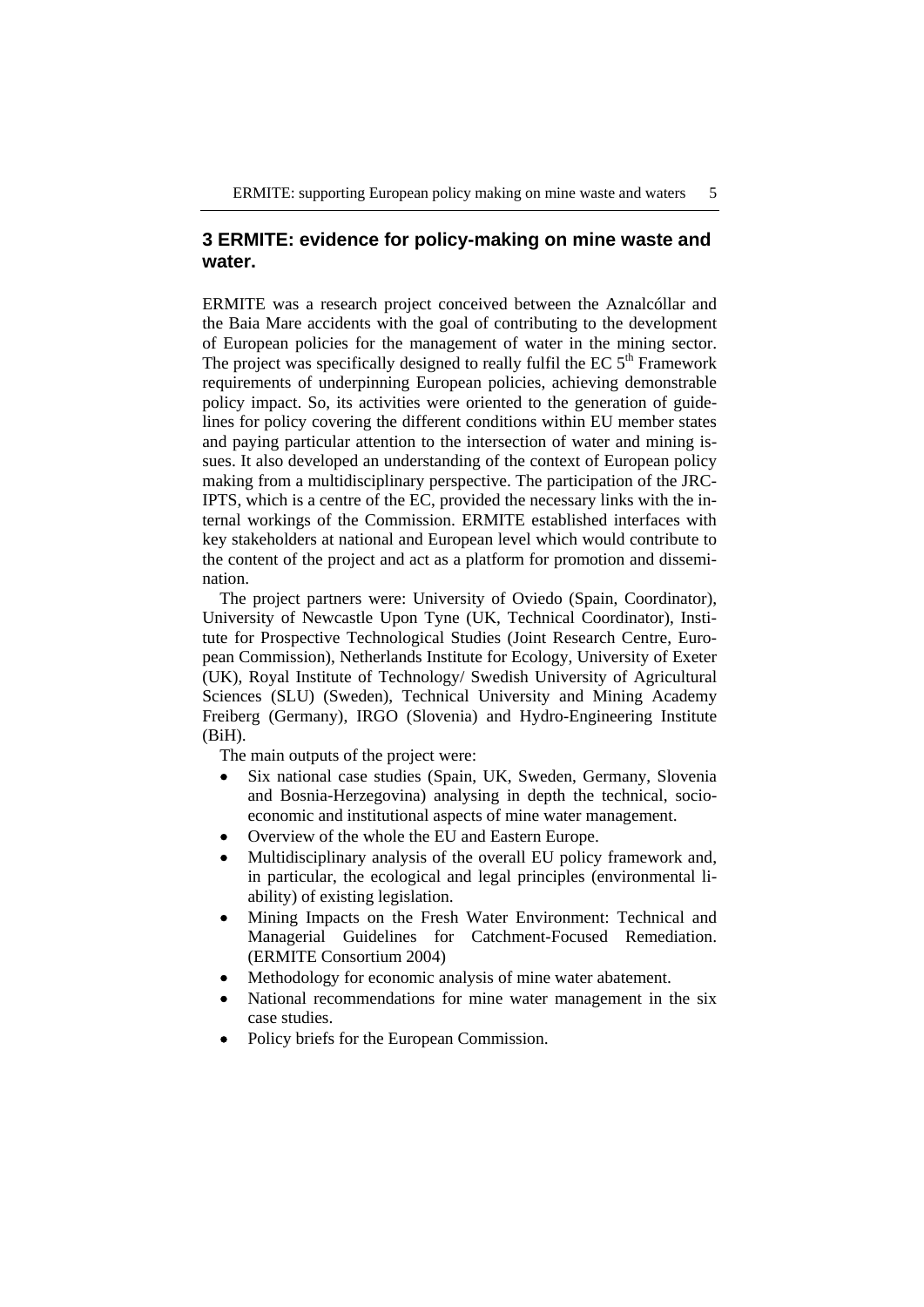# **4 ERMITE policy interfaces**

ERMITE worked in parallel with the policy process described in section 2. The initial policy objective of the project was water policy within DG Environment, in particular the implementation of the Water Framework Directive. However, as the policy agenda became fixed on mining waste, the project focussed on raising the profile of the water aspects of the mining waste policy initiative. The water unit of DG Environment is fully devoted to the implementation of the Water Framework Directive and did not perceived (incorrectly from the ERMITE perspective) the requirements for a catchment approach to mine water management to be a central issue in the current phase of environmental policy-making for the mining sector. On the contrary, ERMITE interaction with the waste unit has helped to increase the awareness of water issues in the current proposal for a directive.



**Fig. 1.** ERMITE policy interfaces

ERMITE had three key policy interfaces for the promotion and dissemination of the ideas of the project. Two were designed in the original concept of the project (National Stakeholder Groups and European Stakeholder Group); the third one (WWF European Water Policy Function) evolved during the life time of the project. Altogether they have proven to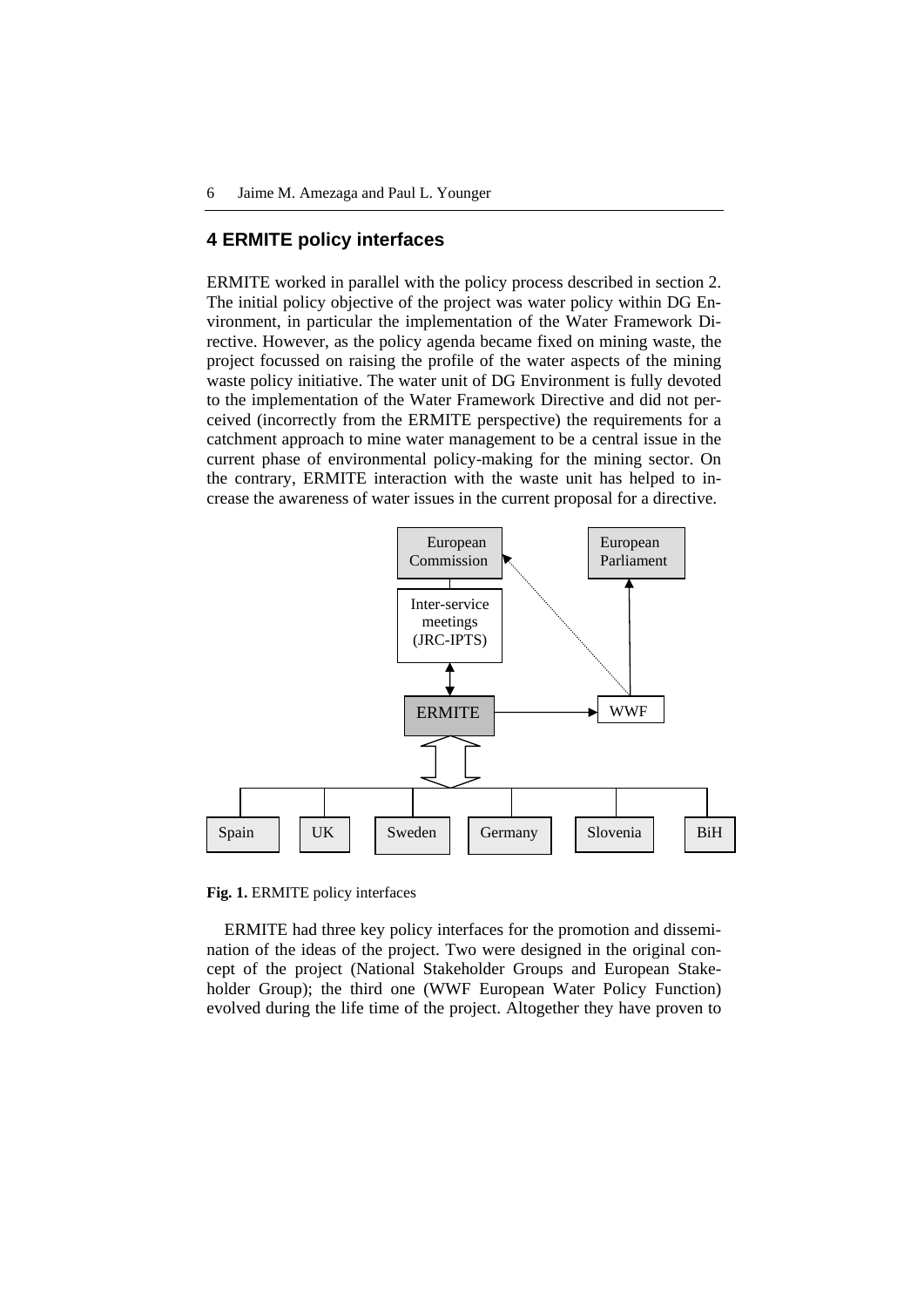be a successful mechanism for policy interaction within the constraints of a time and resource limited research project.

#### *National Stakeholder Groups*

ERMITE established a network for stakeholder dialogue in the six case study countries: Spain, UK, Sweden, Germany, Slovenia and Bosnia-Herzegovina. Each group was adapted to the local conditions and contacts of the research group. They included representatives from industry, regulatory bodies, independent experts and civil society. The groups sought to integrate both water management and mining expertise. Another paper in this conference describes the role played by the national stakeholder group in the development of the UK case study (Amezaga and Younger, 2004).

The national stakeholder groups met three times during the life time of ERMITE. They discussed the development of the project, the management of mine water management in the country and the evolution of European policies. The minutes of these meetings and the national recommendations for each country can be found at http://www.minewater.net/ermite). The existence of this wide network of stakeholders increased the credibility of the project. They provided a test base for the findings of the research and a source of very useful institutional and policy information.

Each local partner had autonomy to steer the national group in the direction most appropriate to the local circumstances. In most of the cases they provided an interface with national policy-making. Thus, the UK group became an important platform for dialogue of key institutional actors which is going to continue after the end of the project. In Sweden, the group looked in depth at the issues related to the implementation of the Water Framework Directive. The group of Bosnia-Herzegovina reached an ample group of stakeholders including representatives of neighbouring countries. There, the last workshop was organised as a parallel session to a regular meeting of the Environmental Steering Committee of Bosnia-Herzegovina.

Some groups also had an interface with European policy-making. The German stakeholder group had a strong industry representation which also participated in the stakeholder consultations for the new directive. Some meetings of the Spanish and the UK group were attended by the national representative in the consultations organised by the EC. The UK representative was later detached to DG Enterprise in Brussels and became involved in the interservice consultations. The Swedish group also established contacts with the Swedish MEP who acted as rapporteur in the first reading of the proposed Directive on management of mine waste.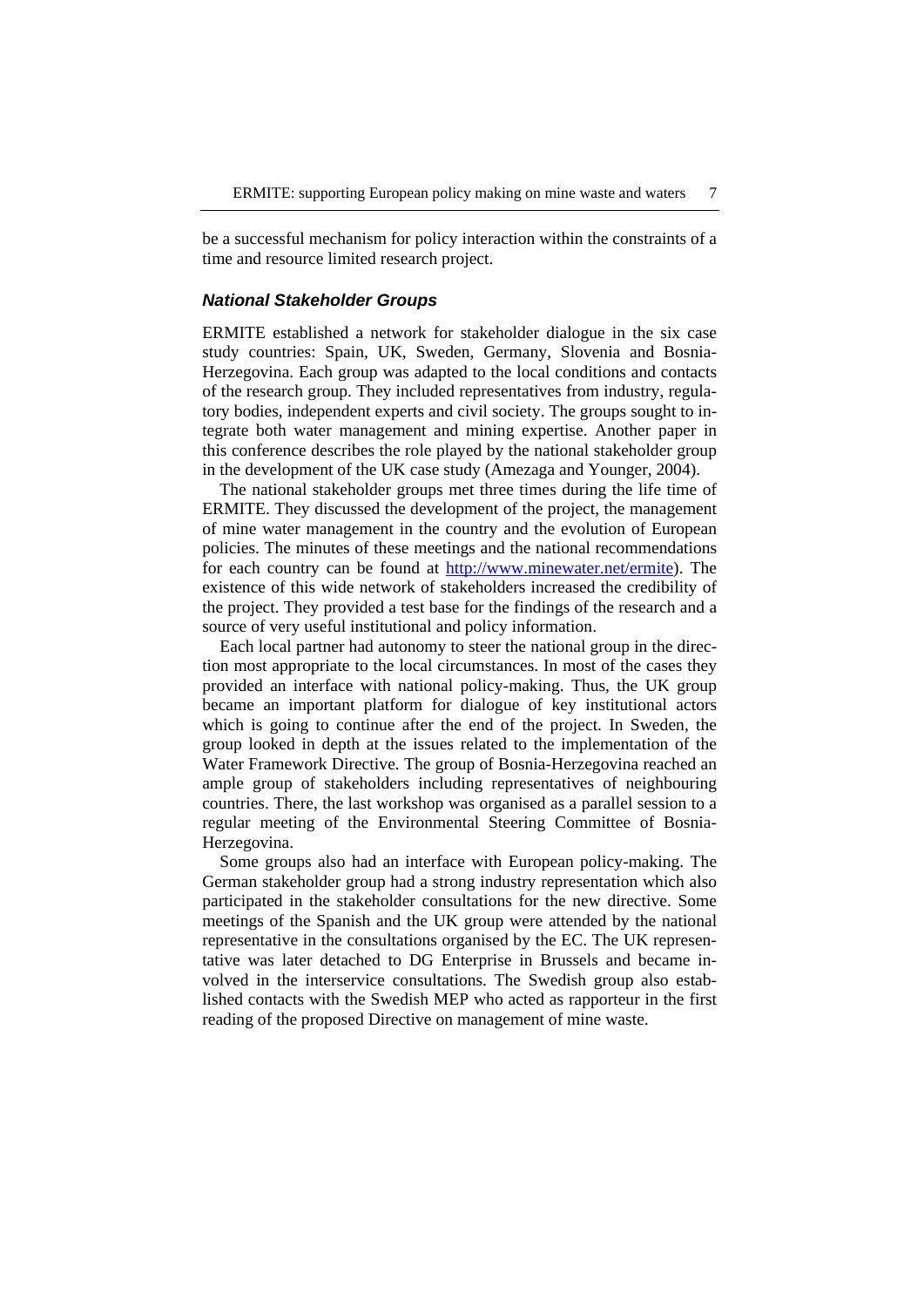#### *European Stakeholder Group (European Commission)*

The participation of the JRC-IPTS as one of ERMITE partners provided an exceptional platform for interaction with the European Commission. The IPTS is itself a centre of the Commission and its staff members can interact directly with officers of other DGs In this particular case, the interaction was facilitated by the fact that the IPTS staff member had worked previously in DG Environment.

As explained in section 2, during the life time of ERMITE there was an on going policy process within DG Environment triggered by the Baia Mare report. The Waste Unit organised a series of meetings with Member States and other stakeholders (industry, environmental NGOs) to discuss the successive working documents of the proposed directive. This meant that the interaction with the Commission was framed by a political context which constraint the possibilities of communication with the Commission. However, the JRC-IPTS succeeded to co-organise with the Waste Unit two informative workshops on research and policy at DG Environment inviting the other units of the Commission with an interest on mining and the environment. These were the ERMITE European Stakeholder meetings.

The first meeting was in June 2001 when the Waste Unit was going to release the first working document based on the Landfill Directive. The meeting was attended by staff from Waste Unit, Water Unit (WFD), Seveso Unit, IPPC Bureau (BAT on tailings and waste-rock), JRC IPTS, JRC Ispra, DG Enterprise, DG Research and BRGM. ERMITE presentation focussed on three issues: regulating only the mine waste facilities and not the mine voids misses the main pollutant source (voids); if the full lifecycle of mine operation is considered, post-closure phase is dominant, but is poorly regulated; and problems are substantial and impact at catchment scale (and beyond).

Due to the political context it was not possible to organise another stakeholder meeting until the end of the project. However, ERMITE maintained the interaction with the officers of the Waste Unit. Amongst others, it contributed to DG ENV Workshop on 'Mine and quarry waste – The burden from the past' Lake Orta, 27 – 28.05.02 with a presentation on the importance of mine voids. It also provided official comments on draft Directive presented for Inter-service Consultation through DG Research on 13.03.03. This version of the Directive had included some key points raised by ERMITE comments and it had a much better coverage of water issues than the first working document. However, it was still weak in the regulation of "inert and non-hazardous waste", mine voids and still used a pH based definition of polluted drainage.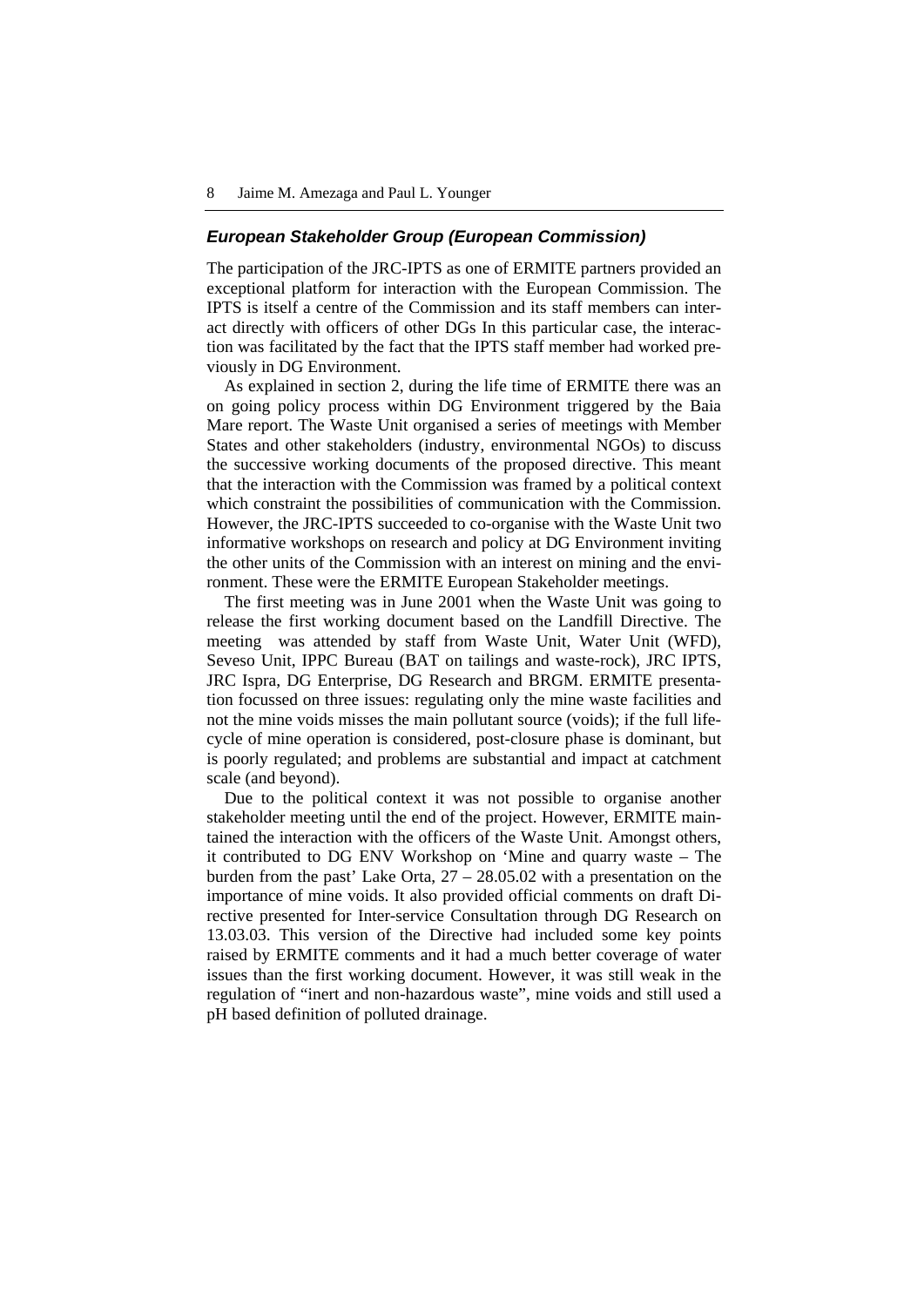The second ERMITE European meeting was held in November 2003 after the official publication of the proposal by the Commission which had water down some of the good aspects of the original draft proposal. This meeting was attended by staff from the Waste Unit, Water Unit (Head of Unit and WFD), Environmental Liability (HoU), DG Research (HoU), DG Enterprise, DG TREN (energy mining), JRC Ispra, JRC IPTS and all ERMITE partners. The key messages here were again the need to pay more attention to inert waste, mine voids and abandoned mines. It was also emphasised the need to develop specific guidelines for mine water management for the implementation of the Water Framework Directive.

#### *WWF European Water Policy Function*

The WWF Water Policy Function in Brussels has been very involved in the policy process triggered by the Aznalcóllar and Baia Mare incidents. They saw clearly the implications for European water policy of the existing gap in legislation on the mining sector. ERMITE partners have provided independent technical advice to WWF officers, which has shaped their policy position in the process. So WWF has contributed to the consultations organised by the Commission for the preparation of the proposed Directive with key messages similar to those supported by ERMITE findings.

WWF has had a very important role in the first reading of the directive by the European Parliament. Intense lobbying of MEPs have helped to produce nearly 100 amendments strengthening many aspects of the proposed Directive in particular alignment of water related aspects to the WFD, mine voids and abandoned mines.

### **6 Conclusions**

ERMITE has demonstrated how a research project can really play the role of supporting the development of European policies. Adequate project design, team work and active networking can produce the desired outcomes. Gathering the experience and technical knowledge of a selected group of researchers can generate strong collective evidence of enough quality to question policy developments. But researchers need to understand the vagaries of the policy process and how to create interfaces with it. In the particular case of mine water management, it is fundamental that both water and mining expertise be taken into account. Our experience in policy research in this area shows that this is rarely the case. The mine water perspective cannot emerge in a policy discussion dominated by waste experts